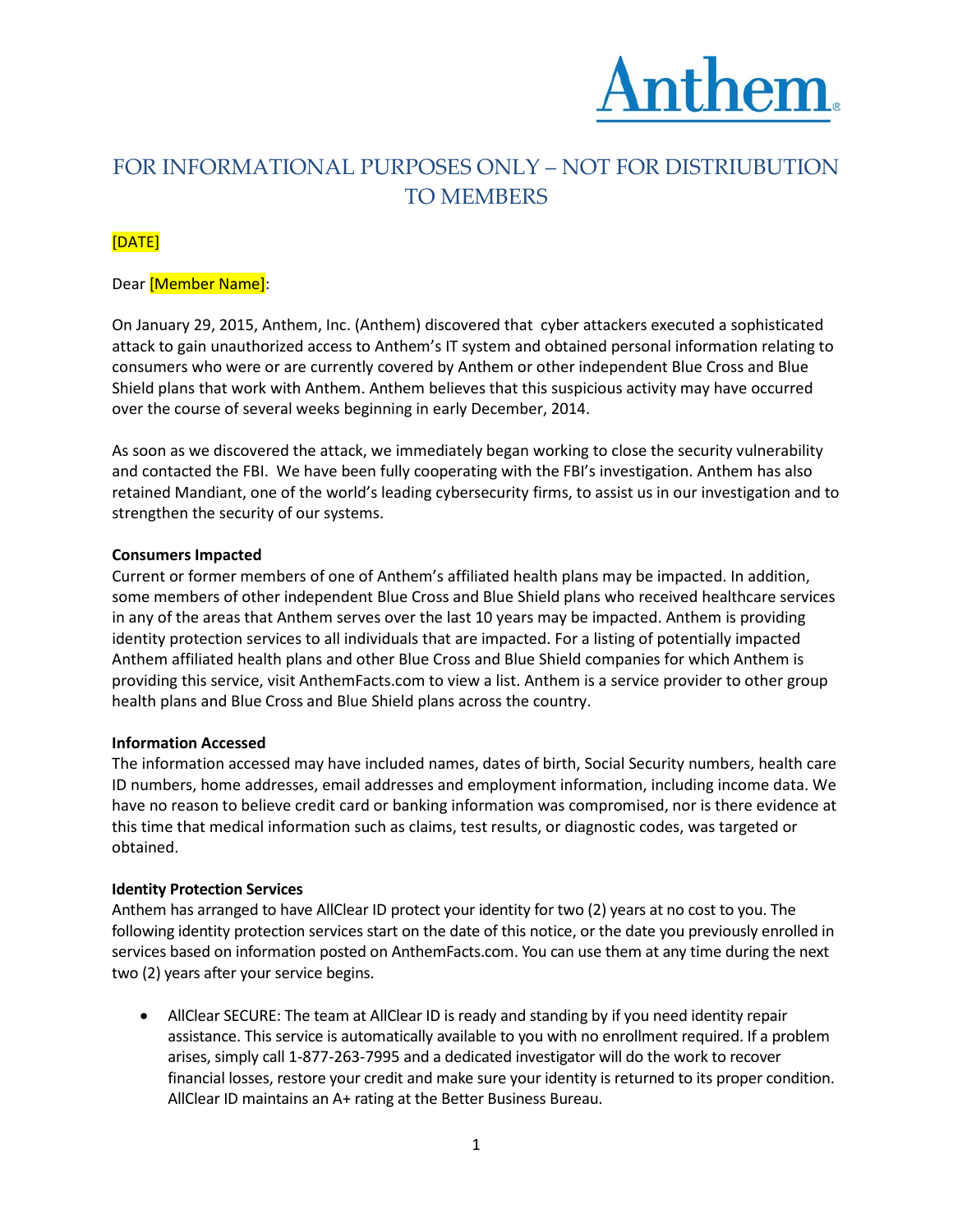

• AllClear PRO: This service offers additional layers of protection including credit monitoring and a \$1 million identity theft insurance policy. For a child under 18 years old, AllClear ID ChildScan identifies acts of fraud against children by searching thousands of databases for use of your child's information. To use the PRO service, you will need to provide your personal information to AllClear ID. To learn more about these services, or to enroll, visit our source of truth https://www.AnthemFacts.com and click on the AllClear ID link from there. Please note: Additional steps may be required by you in order to activate your phone alerts.

#### **Mailed Notification**

Anthem will individually notify all potentially impacted current and former members by U.S. Postal mail, so your household may get more than one letter with this same specific information on how to enroll in free credit monitoring and identity protection services. These services will be provided to potentially impacted current and former members free of charge. Anthem has also established a dedicated website (AnthemFacts.com) where members can access additional information, including frequently asked questions and answers.

## **Toll-Free Hotline**

Anthem has established a dedicated toll-free number that you can call if you have questions related to this incident. That number is 877-263-7995. We have included contact information for the three nationwide credit bureaus below.

*Si necesita información en español, ingrese en antheminforma.com.*

#### **Fraud Prevention Tips**

We want to make you aware of steps you may take to guard against identity theft or fraud.

We recommend that potentially impacted members remain vigilant for incidents of fraud and identity theft, including by reviewing account statements and monitoring free credit reports. In addition, you can report suspected incidents of identity theft to local law enforcement, Federal Trade Commission, or your state attorney general. To learn more, you can go to the FTC's Web site, at www.consumer.gov/idtheft, or call the FTC, at (877) IDTHEFT (438-4338) or write to Federal Trade Commission, Consumer Response Center, 600 Pennsylvania Avenue, NW, Washington, DC 20580.

You should be aware of scam email campaigns targeting current and former Anthem members. These scams, designed to capture personal information (known as "phishing"), are designed to appear as if they are from Anthem and the emails include a "click here" link for credit monitoring. These emails are **NOT** from Anthem.

- DO NOT reply to the email or reach out to the senders in any way.
- DO NOT supply any information on the website that may open, if you have clicked on a link in email.
- DO NOT open any attachments that arrive with email.

Anthem is not calling members regarding the cyber attack and is not asking for credit card information or Social Security numbers over the phone. For more guidance on recognizing scam email, please visit the FTC Website: http://www.consumer.ftc.gov/articles/0003-phishing.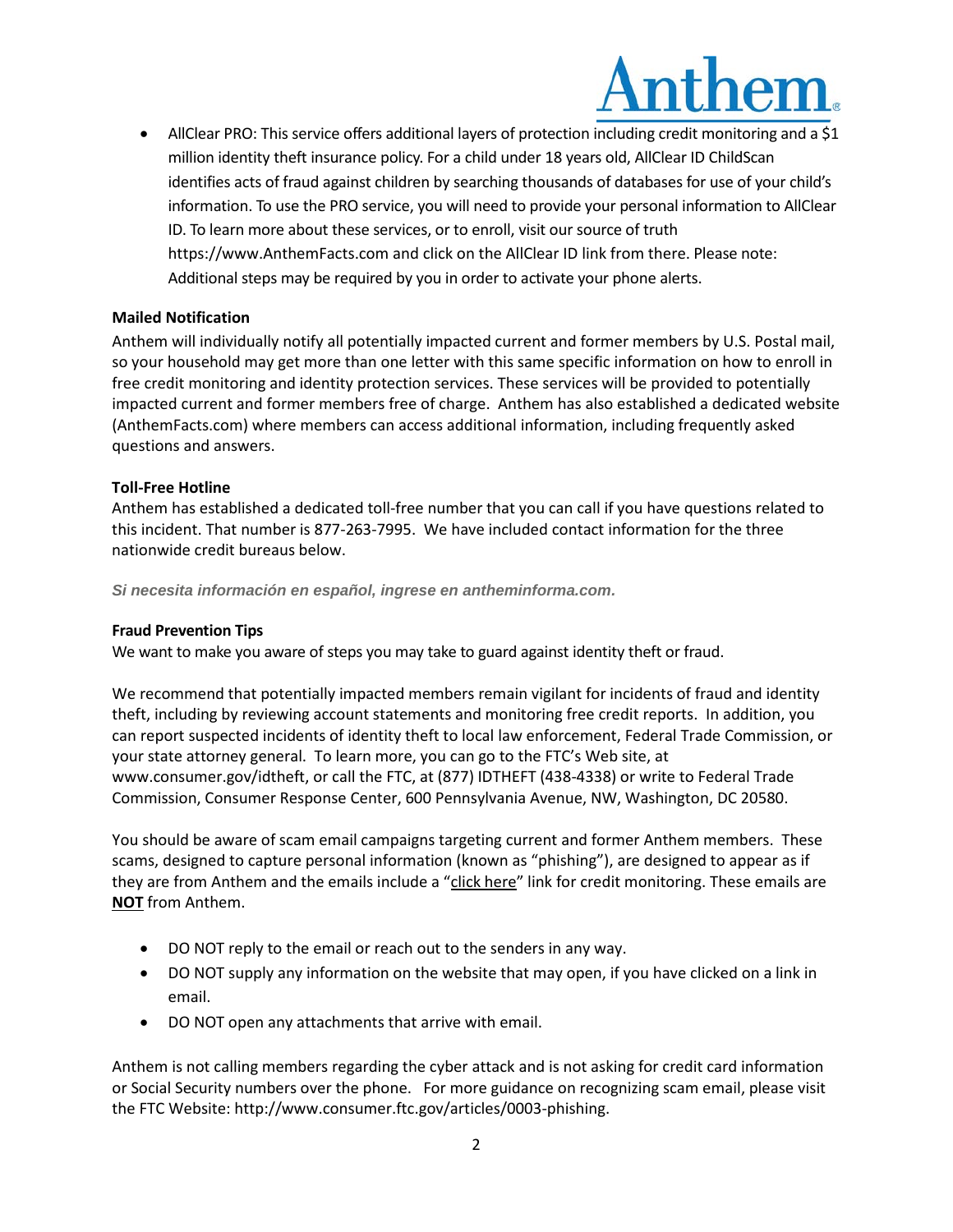

#### Credit Bureau Information

| Equifax               | Experian,             | TransUnion                |
|-----------------------|-----------------------|---------------------------|
| PO BOX 740241         | PO BOX 9532           | PO BOX 6790               |
| ATLANTA GA 30374-0241 | <b>ALLEN TX 75013</b> | l FULLERTON CA 92834-6790 |
| 1-800-685-1111        | 1-888-397-3742        | 1-800-916-8800            |
| equifax.com           | experian.com          | transunion.com            |

You can obtain additional information from the FTC and the nationwide credit bureaus about fraud alerts and security freezes. You can add a fraud alert to your credit report file to help protect your credit information. A fraud alert can make it more difficult for someone to get credit in your name because it tells creditors to follow certain procedures to protect you, but it also may delay your ability to obtain credit. You may place a fraud alert in your file by calling just one of the three nationwide credit bureaus listed above. As soon as that bureau processes your fraud alert, it will notify the other two bureaus, which then must also place fraud alerts in your file. In addition, you can visit the credit bureau links below to determine if and how you may place a security freeze on your credit report to prohibit a credit bureau from releasing information from your credit report without your prior written authorization:

- Equifax security freeze: https://www.freeze.equifax.com/Freeze/jsp/SFF\_PersonalIDInfo.jsp
- Experian security freeze: http://www.experian.com/consumer/security\_freeze.html
- TransUnion security freeze: http://www.transunion.com/personal-credit/credit-disputes/creditfreezes.page

For Maryland and North Carolina Residents - You can obtain information from these sources about preventing identify theft:

- **Visit** the Federal Trade Commission website at: **www.ftc.gov, or call 1-877-ID-THEFT** or write to this address: Federal Trade Commission 600 Pennsylvania Avenue NW Washington, DC 20580
- **Maryland: Visit** the Maryland Office of the Attorney General at: **oag.state.md.us/idtheft/index.htm, or call 1-410-528-8662** or write to this address: **Consumer Protection Division**  Maryland Office of the Attorney General 200 St. Paul Place Baltimore, MD 21202
- **North Carolina: Visit** the North Carolina Office of the Attorney General at: